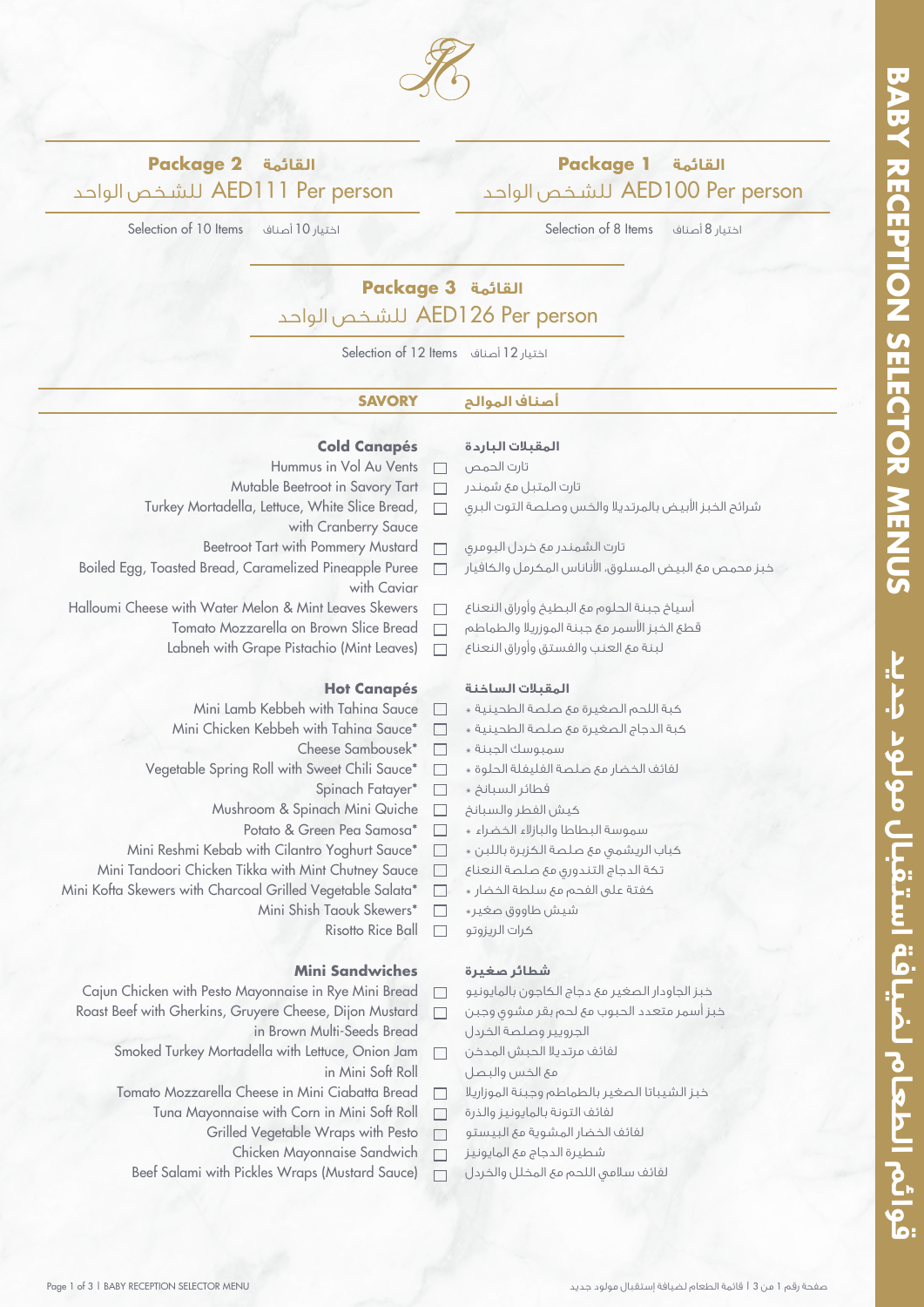

| <b>SUSHI ROLLS*</b>             |                          | لفائف السوشى                     |
|---------------------------------|--------------------------|----------------------------------|
|                                 |                          |                                  |
| Dynamite Sushi                  |                          | سوشى الداينامايت                 |
| <b>Grilled Vegetables</b>       |                          | الخضار المشوية                   |
| Chicken Teriyaki                | $\Box$                   | دجاج الترياكي                    |
| California Crabstick            |                          | كاليفورنيا السلطعون              |
| California Roll in Mango        |                          | كاليفورنيا بالمانجو              |
| Smoked Turkey                   |                          | الحبش المدخن                     |
| <b>COLD DESSERTS</b>            |                          | الحلويات الباردة                 |
|                                 |                          |                                  |
| Mohalabia                       |                          | مهلبية                           |
| Date Cake                       |                          | كعكة التهر                       |
| Raspberry & Pistachio Tart      | $\Box$                   | تارت الفستق والتوت               |
| <b>Black Forest Shooters</b>    |                          | كؤوس البلاك فوريست               |
| Coffee Opera                    | $\overline{\phantom{a}}$ | كعكة الأوبرا                     |
| Brownie & Chocolate Mousse Cake | П                        | كعكة البراونيى مع موس الشوكولاتة |
| Chocolate Fudge Cake            | П                        | كعكة فدج الشوكولاتة              |
| Salted Caramel Truffle          | П                        | ترافلز الكراميل المملح           |
| Wild Berries Panna Cotta        | П                        | باناكوتا التوت البرى             |
| Mix Berry Tart                  | П                        | تارت الكرز                       |
| Mango Coconut Dome              | П                        | حلوى قبة جوز الهند والمانجو      |
| <b>Tiramisu Verrine</b>         |                          | كؤوس التيراميسو                  |
| Carrot Cake                     | <b>Talent</b>            | كعكة الجزر                       |
| Lemon Cone with Meringe         |                          | مخروط الليمون مع الميرانغ        |
| <b>Macarons</b>                 | $\Box$                   | ماكرون                           |
| Coconut Chili Bonbon            |                          | بون بون جوز الهند الحار          |
| Fraisier in Shot Glass          |                          | كؤوس حلوى الغراولة               |
| Raspberry Jam with White Mousse |                          | مربيى توت العليق مع الموس الأبيض |

Arabic Coffee Bonbon بون بون القهوة العربية